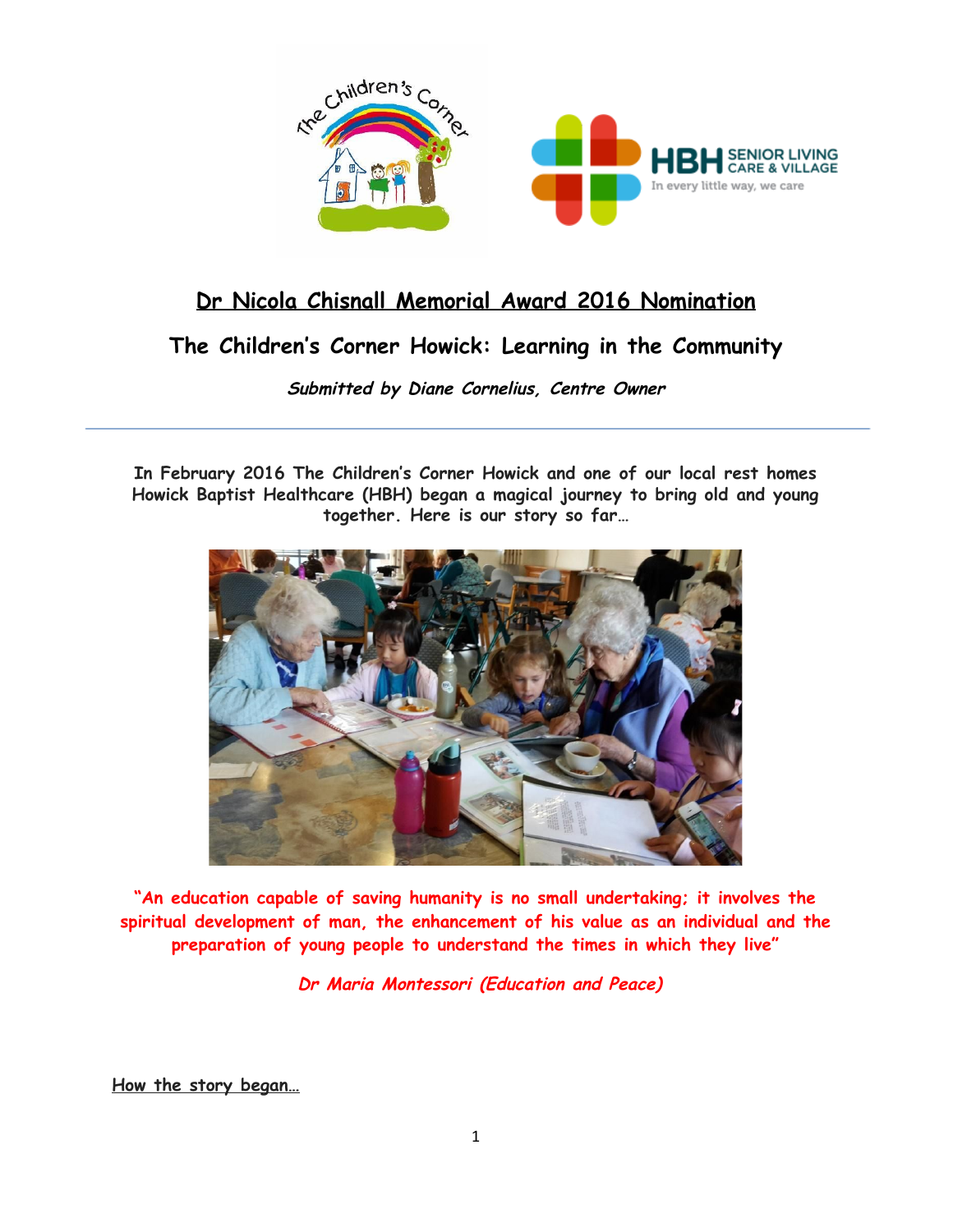One of my personal visions as a centre owner is for our preschool to be strongly connected to our local community and for us as educators to provide opportunities for tamariki to learn, grow and flourish as active participants in that community.

We are already involved in community initiatives but we are always looking at ways to build further connections. Fortuitously in late 2015 I started to notice news coverage of American kindergarten children who were given opportunities to spend time with elderly members of their local rest homes and the impact it had on both young and old.

I began reflecting on my own family dynamics; my 4 children had never known their grandfathers who had passed away and despite having annual visits from their Scottish grandmothers they really didn't have any connections with older people. A lot of our preschool children are in the same position with their families dispersed across many countries and they miss out on the opportunity for inter-generational learning and sharing. In turn this could result in a lack of empathy and respect for older people which may lead to seniors feeling lonely and isolated.

I made contact with one of our local rest homes. In my initial meeting with Kim Thwaites Volunteer Co-coordinator, she asked me if I had heard of the "Eden Alternative". She explained that it is an international non-profit organisation working to creating a quality of life for elderly people. This meant trying to provide the residents with as close to a home from home environment as possible and as such preschool visits would complement this.

The plan was for up to 8 children to participate in every visit to help them build up confidence in a new environment and start forming meaningful connections with their new elderly friends. We decided that the participating children should be 4 years+, settled members of our preschool learning community with a good level of social competence.



## **What did we want to achieve from the visits?**

As a preschool we define who we are through 4 Core Values and we wanted to support children's learning in each of these areas;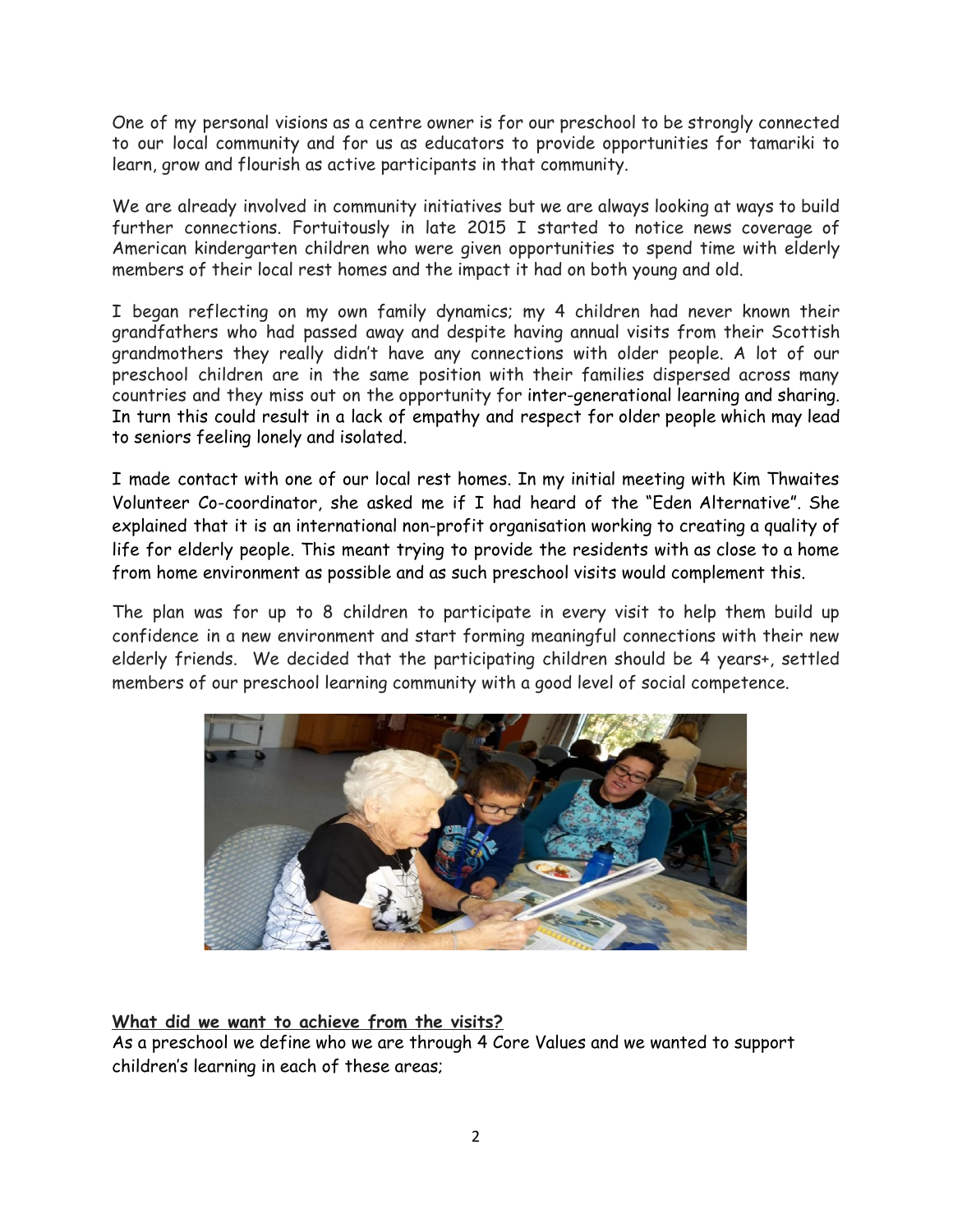**Independence…**outside of preschool in the community.

**Inquisitiveness…**making sense of the world around us. We will invite and entice participation from children relating to what happens in the community and the different roles and responsibilities people have.

**Inclusion…**learning from others with different perspectives and experiences. An opportunity for children to engage with older people and make friendships.

**Individuality…**foster children's sense of belonging as we affirm them as active participants in their local community



#### **What do the visits entail?**

On our first few visits the children brought along their portfolio's to share with the residents. We believed that this would be a great way for children and adults to start talking to one another and this was indeed the case. It was heartwarming to see the residents looking through the photos and stories in the portfolio's and the children proudly pointing out some of their special moments at preschool. Connections between young and old started to develop.

Our visits usually begin with a shared morning tea with children sitting amongst the residents. We then give children access to some resources from preschool.

More often than not the residents will join in too and work purposefully alongside the children. What we observe is a calm atmosphere of collaboration, concentration and mutual respect just as we would expect within a Montessori classroom environment.

We have created a special memory book with photos and keepsakes from our visits. We bring this along each time and the residents love looking at the photos of themselves with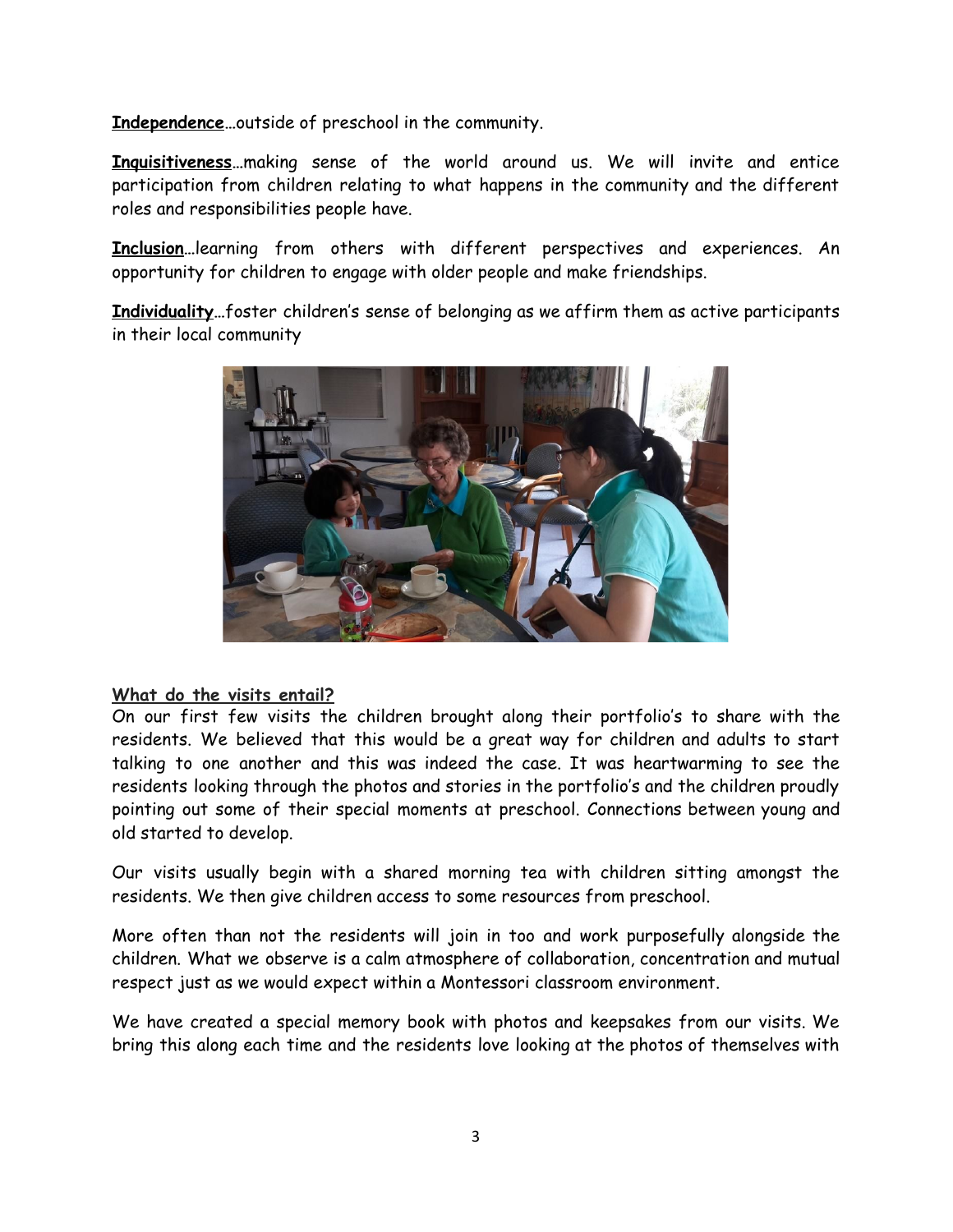the preschool children. We always end our visits with a few songs.

### **How do the residents benefit?**

The elderly are often regarded as a burden and do not receive the respect they deserve. Organisations like Age Concern are working hard to support our older citizens who may face loneliness and in extreme cases abuse. Each year, Age Concern's Elder Abuse and Neglect Prevention (EANP) services receive more than 2000 referrals for older people who may be facing elder abuse or neglect. That's **eight referrals every working day**. About three quarters of these situations are confirmed to involve elder abuse or neglect.

Through education comes understanding and empathy and if we start fostering this in our preschool children they will grow up to respect the older members of our society. What we have observed on our visits is the open minded nature of the child who embarks on friendships without bias or judgment. They don't define the person in front of them as "old" or "incapable"; they are simply learning to connect with another human being in the purest of ways – from the heart.

Our visits have short and long term benefits for our older generation. In the short term these preschool children really do provide an excitement and energy around the rest home. They brighten up the day of some people who may not receive many visitors or whose own grandchildren live overseas. In the long term we are fostering in children an acceptance and understanding of an older generation who have much to give. They often have the patience and time to sit and work with the child on a puzzle for as long as it takes. They spend time getting to know the children, asking them questions and building their esteem through meaningful exchanges. It is truly magical to watch!

**"…The child is both a hope and a promise for mankind"**

## **Dr Maria Montessori (Education and Peace)**

#### **The next chapter…**

We surveyed parents at the end of term 1 and the feedback on our visits has been extremely positive and appreciative. It is clear to see on our visits that our parent helpers find the experience grounding and rewarding. Our parents actively engage in discussions with the residents and know many of them on first name terms. Every time we visit we find out more about the life of these special people, where they were born, how many children they had and what they enjoyed doing in their life.

We will continue to schedule visits and hope to do so on a long-term basis. We will undertake another review at the end of 2016 and seek input from the residents to find out what they think of the visits and whether they have any ideas or suggestions. It has been